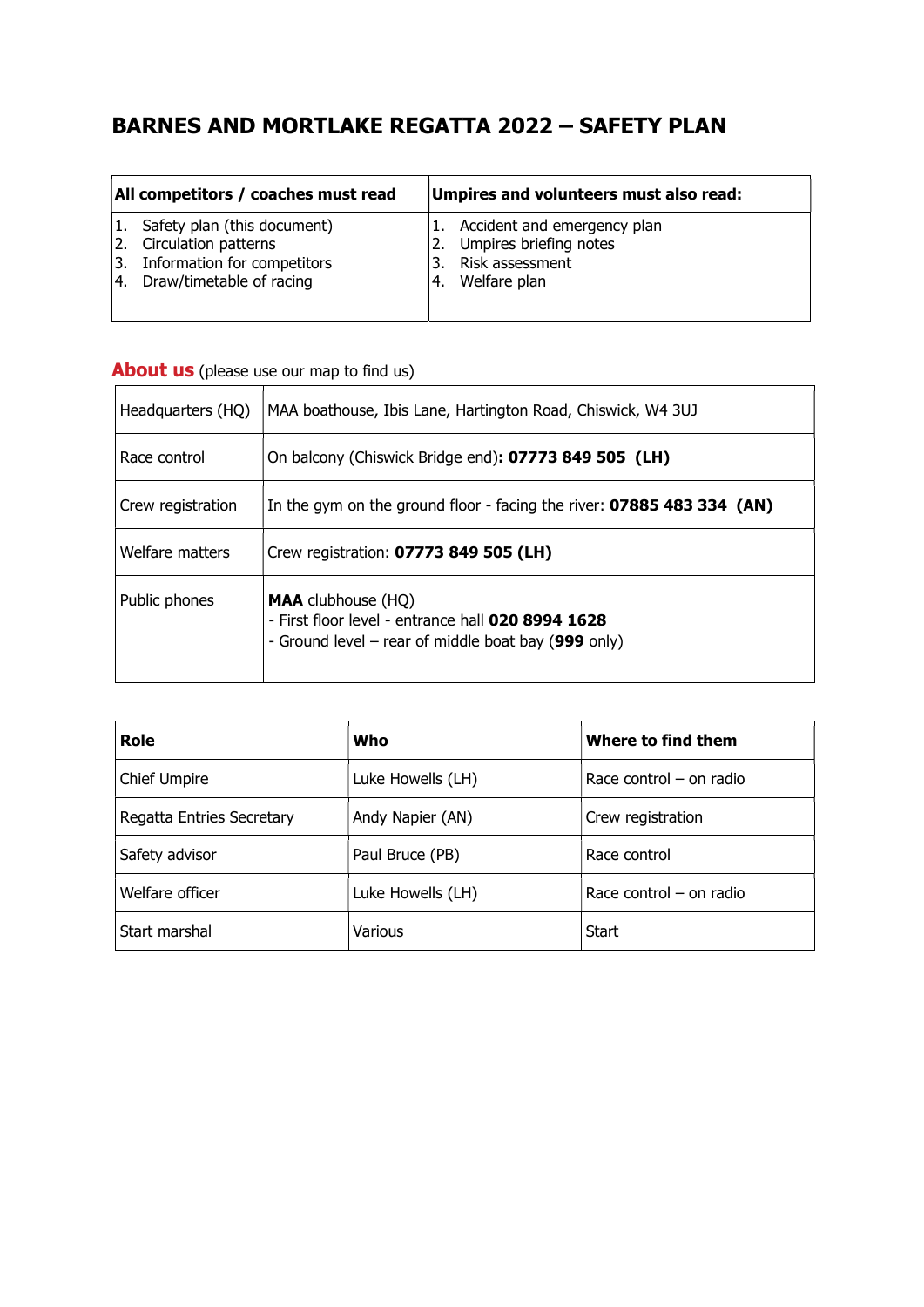# Emergency services

| First Aid        | In HQ (Kitchen). Also in MAABC gym (bay 4).<br>Defibrillators are also located under the stairs at MAA boathouse<br>and in the gym at QBC boathouse. |
|------------------|------------------------------------------------------------------------------------------------------------------------------------------------------|
| Safety launch    | On the race course during racing hours (have radio)                                                                                                  |
| <b>RNLI</b>      | At Chiswick pier - 999                                                                                                                               |
| Police           | Chiswick - 999                                                                                                                                       |
| <b>PLA</b>       | Gravesend / Richmond                                                                                                                                 |
| Nearest hospital | Charing Cross (Hammersmith) - 999                                                                                                                    |

# If an accident happens

| On the water | Stay with your boat – wait for safety launch |
|--------------|----------------------------------------------|
| On land      | Contact any official or go to first aid      |

# What you need to do to stay safe

We're here to help you have a safe enjoyable day of racing. We've planned carefully what to do to keep you safe and help you in an emergency.

## Stay with your boat!

The Thames is tidal at Chiswick Bridge with dangerous currents, it is safe if you treat it with respect. Be able to swim 100m in full rowing kit or wear a life jacket.

## Check your boat

Comply with British Rowing's RowSafe – basics include heel restraints, bow ball & buoyancy hatch covers, BR boat ID. It is your responsibility, if your boat is not safe, you can't race! You could also get an official warning for no boat ID.

#### **Coxes**

Coxes must wear a buoyancy aid / life jacket suitable for the boat (British Rowing's RowSafe has details) and know how to operate it. No visible life jacket? No race. Any dead weights must be carried loose in boat (i.e. not attached to cox)

#### Wear wellington boots

There can be dangerous sharp objects on the beach with unpleasant side effects. Never walk in bare feet or socks. You will need to wade into the water to boat, please bring suitable footwear.